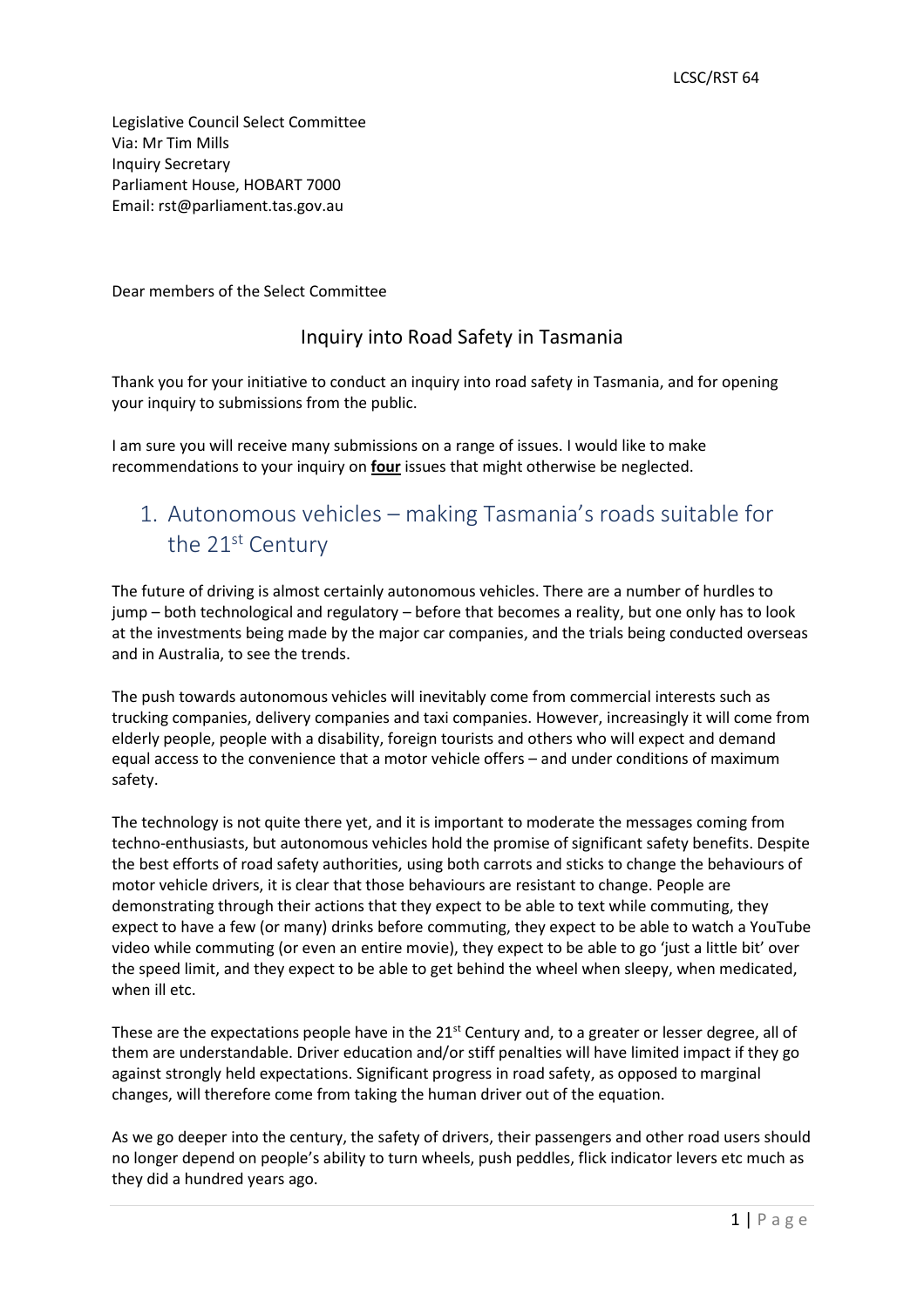However, if autonomous vehicles are to become a reality, we must have the roads of the  $21^{st}$ Century too. This involves not only the width of roads and the number of lanes, but also the technology involved in 'smart' signage, lights and other road infrastructure that allows vehicles to communicate with the infrastructure and each other.

As we move towards this future, Tasmania should not find itself in a position where autonomous vehicles are being adopted around the world, but we have to wait 10, 20 or 30 years for our roadbuilding plans to catch up.

I draw to the Committee's attention the coverage of this issue in the media<sup>1</sup> and I commend to the Committee the work of the Australian Driverless Vehicle Initiative and their submission to the NSW Future Transport Technology Roadmap and other processes.<sup>2</sup>

Austroads, a collective of the Australian and New Zealand transport agencies representing all levels of government, has released a series of reports that examine the readiness of Australian and New Zealand highways and freeways to support automated vehicles. $3$  These reports make a number of recommendations including in relation to:

- adding edge lines, lane lines and centrelines to roads that do not have them
- ensuring these lines have good contrast with the road surface and are regularly maintained
- revising electronic speed signs so they can be easily interpreted by machine vision systems.

As the Austroads statement accompanying the release of the reports says<sup>4</sup>:

*Vehicle automation on highways is expected to lead to improved road safety and significantly reduced risk of accidents, vehicle emissions and driver workload.*

I would add to this that vehicle automation will need to go beyond just highways if it is to deliver its full potential and already autonomous vehicles are being trialled and tested on suburban and rural roads around the world.

#### **Recommendation 1:**

Relevant Tasmanian agencies should start now to adopt standards – based on best national and international practice – in all its road-building and road upgrade plans that will equip Tasmania's roads for autonomous vehicles.

## 2. Motorcycles and scooters – making Tasmania's roads safe for riders

Motorcycle and scooter riders are significantly over-represented in Tasmania's road trauma figures.<sup>5</sup>

<sup>1</sup> For example, www.abc.net.au/news/rural/2021-06-27/driverless-trucks-australia/100241248

<sup>2</sup> https://cdn-advi.s3.ap-southeast-2.amazonaws.com/wp-content/uploads/2017/02/ADVI-Response-TfNSW-FTT-Roadmap-3.pdf

<sup>3</sup> <https://austroads.com.au/latest-news/how-ready-are-australasian-roads-for-automated-driving> 4 Ibid.

<sup>&</sup>lt;sup>5</sup> For the figures, see Towards Zero–Tasmania's Road Safety Strategy 2017–2026' at [www.towardszero.tas.gov.au](http://www.towardszero.tas.gov.au/)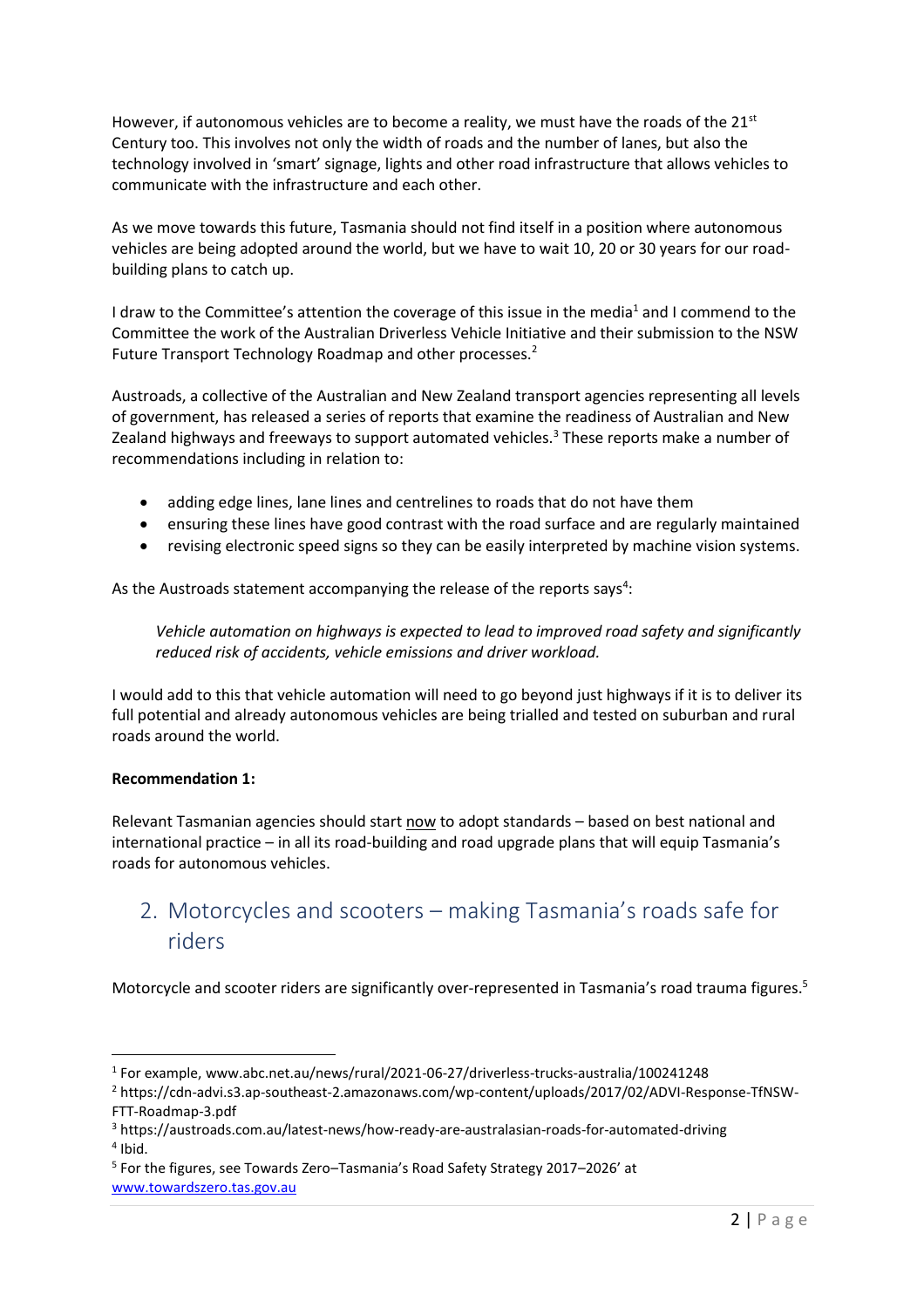Other states have investigated how to make roads more motorcycle and scooter-friendly and have come up with sensible recommendations and guidelines. A good example is the December 2014 report by Vic Roads: 'Making roads motorcycle friendly: A guide to road design, construction and maintenance'.<sup>6</sup>

The issues identified in the Victorian report apply equally to roads in Tasmania, including the hazards posed by:

- Crack sealant creating slippery patches
- Road grooving in the direction of traffic flow
- Slippery metal utility covers
- Utility covers that are not flush with the road surface
- Slippery pavement marking
- Loose surfaces
- Obstructed view created by roadside vegetation.

Some issues, however, may be unique to Tasmania. But, to my knowledge, no similar comprehensive report establishing measures that should be taken to make Tasmania's roads more motorcycle and scooter-friendly has been produced.

Tasmania's 'Towards Zero Action Plan 2020–2024'<sup>7</sup> does list as an action that the government will 'conduct motorcycle road safety audits', but it does not say what are the criteria that the audits will examine. In the absence of a report like the Victorian one, it is unclear what factors the audits will take into consideration. Also, according to the Action Plan, these audits will only be conducted on 'touring routes' in rural areas. It is not clear why motorcycle road safety audits would not be conducted on city streets and other areas which Tasmanian riders use every day.

Furthermore, I cannot find any published results of audits conducted so far or any program for future audits. The Action Plan says the government will 'work with the motorcycling community … to identify innovative treatment options.' I can find no process in official websites for how the government has engaged, or will be engaging, with the motorcycling community. I have not been consulted nor, to my knowledge, has the registered riding club I am a member of been consulted.

#### **Recommendation 2(a):**

Relevant Tasmanian agencies should investigate and publish a comprehensive report (drawing on interstate reports as well as coronial reports, road traffic investigations and academic studies) on best practice in road design, construction and maintenance for motorcycle and scooter-friendly roads as the basis for the motorcycle road safety audits promised in the Towards Zero Action Plan 2020-2024

#### **Recommendation 2(b):**

The responsible agencies should publish the results of motorcycle road safety audits conducted, the actions taken as a result of the audits, the program of future audits, and the process for consultation with the motorcycle and scooter communities on the audits.

<sup>6</sup> [www.vicroads.vic.gov.au/-/media/files/technical-documents-new/miscellaneous-guidelines/making-roads](http://www.vicroads.vic.gov.au/-/media/files/technical-documents-new/miscellaneous-guidelines/making-roads-motorcycle-friendly.ashx)[motorcycle-friendly.ashx](http://www.vicroads.vic.gov.au/-/media/files/technical-documents-new/miscellaneous-guidelines/making-roads-motorcycle-friendly.ashx)

<sup>7</sup> [www.towardszero.tas.gov.au](http://www.towardszero.tas.gov.au/)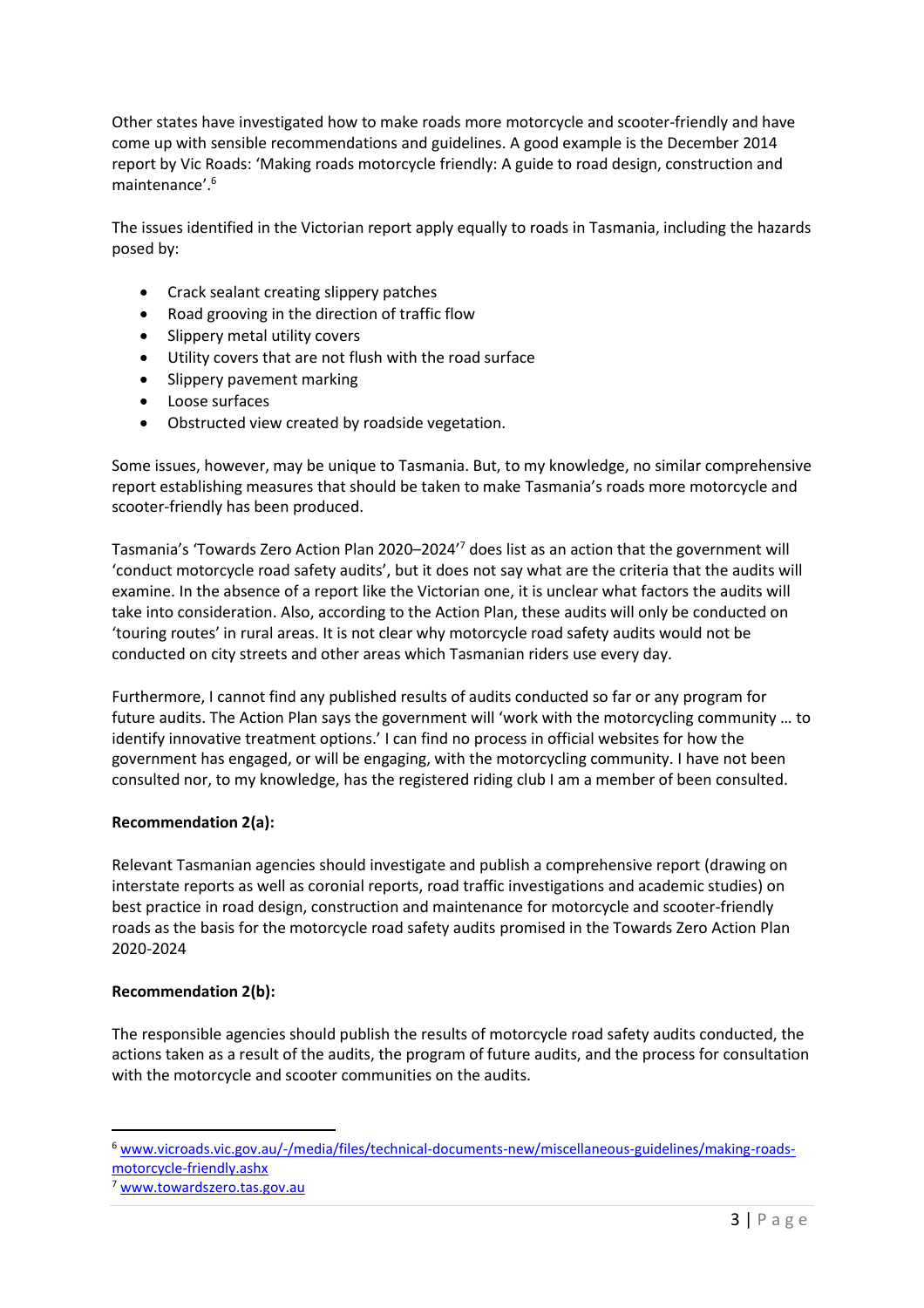# 3. Food delivery riders – taking action before tragedy

Food delivery riders are an increasingly common sight on Tasmania's roads, particularly in the cities. The riders face insecure working conditions and are often recent migrants with little or no protection by unions or other representative organisations. Safety standards are inconsistent or inconsistently followed and enforced. Workers compensation provisions are uncertain and avenues for complaint are limited.<sup>8</sup>

Following several deaths of food delivery riders in other states, inquiries have been conducted with a view to improving the safety and working conditions of these riders. Examples are the NSW Joint Taskforce on Food Delivery Safety<sup>9</sup> and the federal Senate Select Committee on Job Security's inquiry into On-demand Platform Work in Australia. 10

However, no such inquiry has been conducted in Tasmania and, to my knowledge, the Tasmanian Government has taken no action to review and implement the recommendations of inquiries in other states.

We should not have to wait for a tragic road accident (or a series of accidents) involving food delivery riders in Tasmania before we take action.

#### **Recommendation 3:**

The Tasmanian Government should commission an independent public inquiry into factors affecting the safety of food delivery riders in Tasmania, taking into account experiences and inquiries in other states.

# 4. Pedestrians – making Tasmania's footpaths safe and useable for all users

Many of Tasmania's footpaths are unsuitable for people with disabilities. Even in the city centres, the footpaths of many roads are too narrow, or the pavement is broken up, or they are interrupted by tree roots, or cars are parked over them, or they lack gutter crossings. What's more, they are often blocked by wheelie bins on bin night and the following day (or several days). All of this makes them unsuitable for people on mobility scooters, forcing them to navigate the margins of the road. This is not only inconvenient, but also places them in danger.

Similarly, many footpaths and traffic signals are still not designed with the needs of visually impaired or hearing-impaired users in mind.

<sup>&</sup>lt;sup>8</sup> A recent example of the media reporting is: www.theguardian.com/australia-news/2021/jun/27/call-forfederal-regulator-for-australias-gig-economy-after-sixth-delivery-rider-death-revealed

<sup>9</sup> www.nsw.gov.au/media-releases/new-laws-to-drive-safety-outcomes-gig-economy

<sup>10</sup> www.aph.gov.au/Parliamentary\_Business/Committees/Senate/Job\_Security/JobSecurity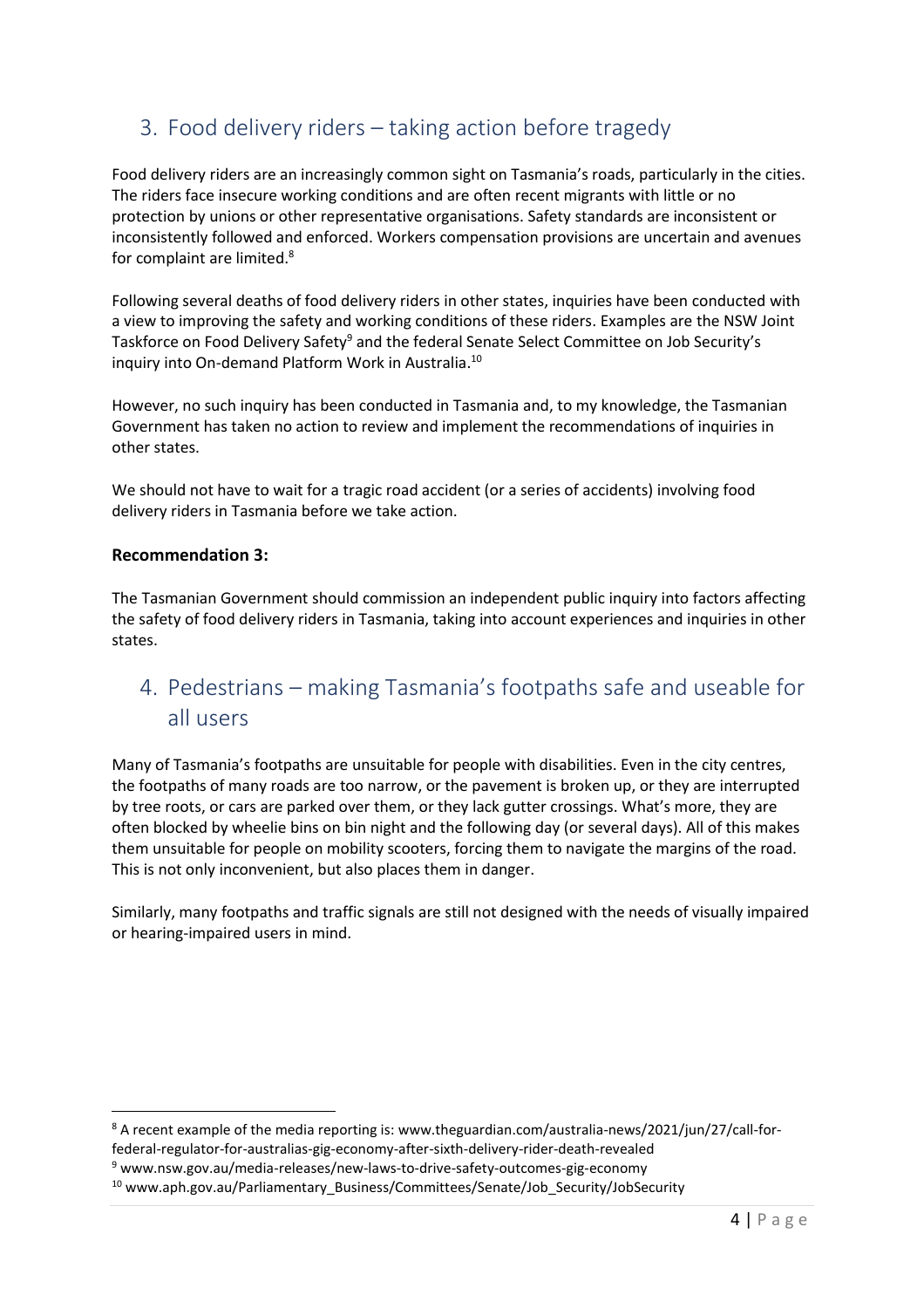Belinda Binns of Newnham wrote the following to the Examiner newspaper on August 9 2021:<sup>11</sup>

*In the wake of numerous stories published in The Examiner, expressing the need for better accessibility for people in wheelchairs in local Launceston areas, I too would like to make a pledge for better access to pedestrian footpaths.*

*I am also wheelchair bound living with cerebral palsy.*

*I have been a resident of the Newnham area for some 20 plus years.*

*None of the footpaths are completely flat making it somewhat unsafe to travel on fully.*

*There are times where you just can't travel safely on the footpaths so you ride your chair as close to the gutter or ride in the bike lane.*

*Police have indeed stopped me as well for not riding on the footpaths, but it's too unsafe not to. The wider community just thinks that people with disabilities have in-home services and services should be responsible for all of our needs.*

*We who live with disabilities have lives outside of care – we too like to get out and about. We have a life just like the rest of the locals. With numerous falls from my chairs I almost never go alone in case of a fall happening.*

*One way to fix the issue I say is to bring back wheelchair licenses and registration like you had when I was a teen before it faded out. At least we can legally ride on the road (bike lane) where it's flatter and safer for everyone who regularly tries to navigate unsafe footpaths as a wheelchair user.*

The City of Launceston 'Access Framework for Action 2020–24' refers to Greg who lives on a farm outside Launceston:

*Once in town, he has a favourite coffee shop he would like to visit independently and he would like to be able to have lunch with his wife occasionally. As Greg uses a white cane for his primary method of navigation, he finds the uneven footpaths, lack of tactiles and insufficient audible pedestrian crossings a barrier to his independent mobility.*

Dave Asten, whose wife Carmel uses a wheelchair said:<sup>12</sup>

*I've nearly tipped Carmel out of wheelchairs when they've caught on a gutter crossing. … I'm an engineer and I know civil engineers can do better with their standards.*

*Ask one of them to sit in a wheelchair and see if you as a general manager can take your mayor, comfortably without upsetting the wheelchair, into a toilet, into a public building, into a tourist resort.*

<sup>11</sup> www.examiner.com.au/story/7375650/we-who-live-with-disabilities-have-lives-outside-of-care/ <sup>12</sup> www.abc.net.au/news/2016-09-29/tasmanian-council-leaders-challenged-to-tour-towns-inwheelchair/7887662